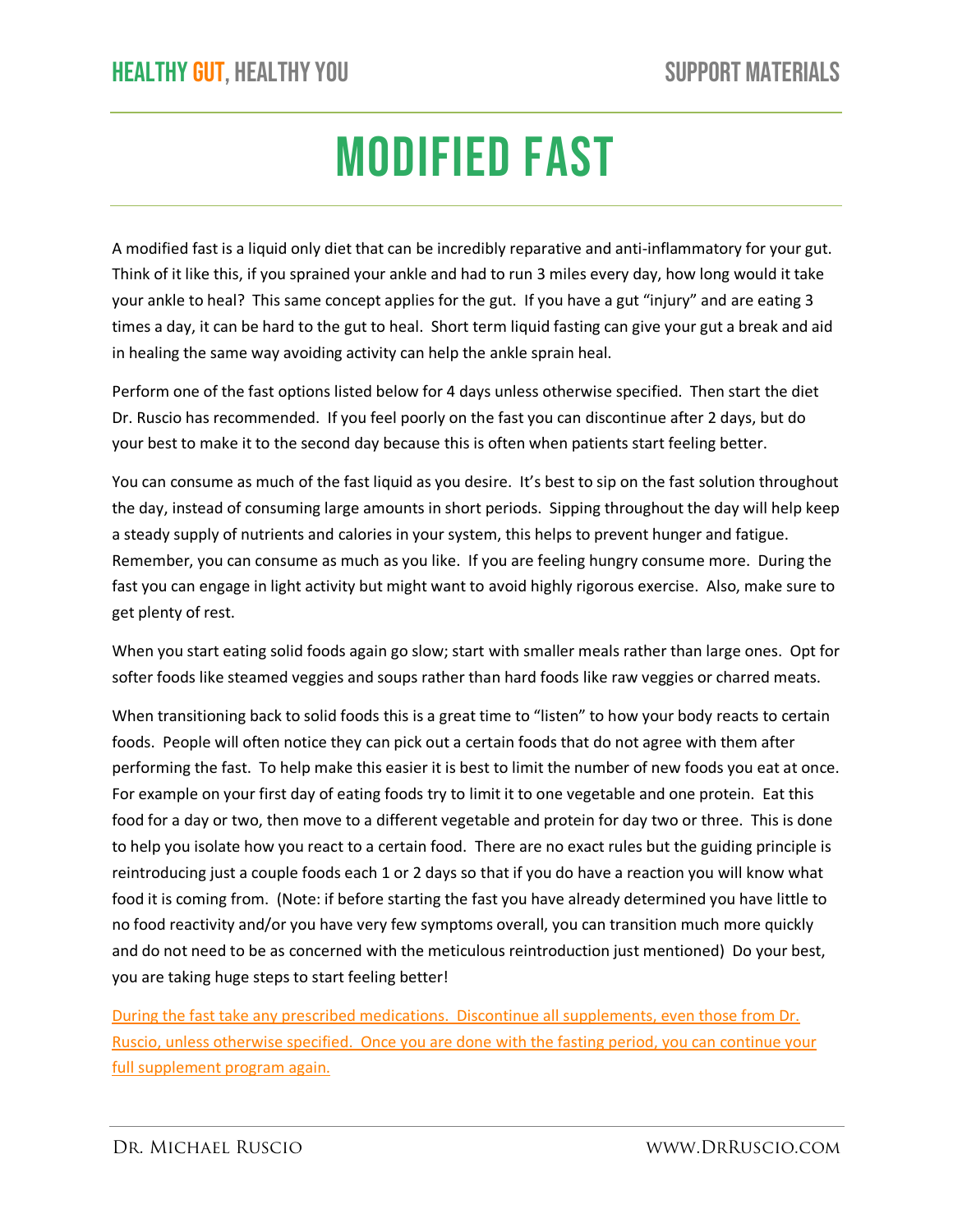# Modified Fast, option 1

### (Single serving):

- 1. 2 Tablespoons of organic lemon Juice (about 1/2 a Lemon)
- 2. 2 Tablespoons of Organic US Grade A Dark syrup (not the commercial maple flavored syrup you use on pancakes)
- 3. 1/10 Teaspoon Cayenne pepper powder (optional)
- 4. Ten ounces of filtered water

#### (60 oz. daily serving):

- 60 ounces of filtered water
- 12 Tablespoons of organic US Grade A Dark syrup
- 12 Tablespoons of organic lemon juice (8-12 lemons, to taste)
- 1/2 Teaspoon Cayenne pepper powder (optional)

\*For those who are highly sensitive or do not tolerate Cayenne, you can omit it.

Herbal tea or green tea is also permissible, with nothing added.

The lemon juice used must be fresh squeezed (squeezed and used within 24 hours). This cannot be emphasized enough. It is necessary to use fresh produce. Canned juice won't work and will erase most of the benefits of using the master cleanser diet.

Also, the maple syrup must be grade A maple syrup, not the sugar filled syrup that is used at the breakfast table.

## Modified Fast, option 2

From Dr. Allison Siebecker

### **BONE BROTH**

Bone broth is a rich source of nutrients. It contains protein, cartilage, and minerals, especially calcium. It's easy for our body to digest, tastes delicious and fills a home with an aroma of goodness while cooking. Bone broth is inherently calming, consoling, and restorative to our energy and spirit.

If you know or suspect that [histamine intolerance](https://drruscio.com/everything-you-need-to-know-about-histamine-intolerance/) is an issue for you, bone broth is not the best choice for you right now.

### BASIC BROTH MAKING

- 1. **Bones** poultry, fish, shellfish, beef or lamb
	- **o** cooked bones from a previous meal, with or without skin or meat
	- **o** raw bones, with or without skin and meat (can be browned first for flavor)